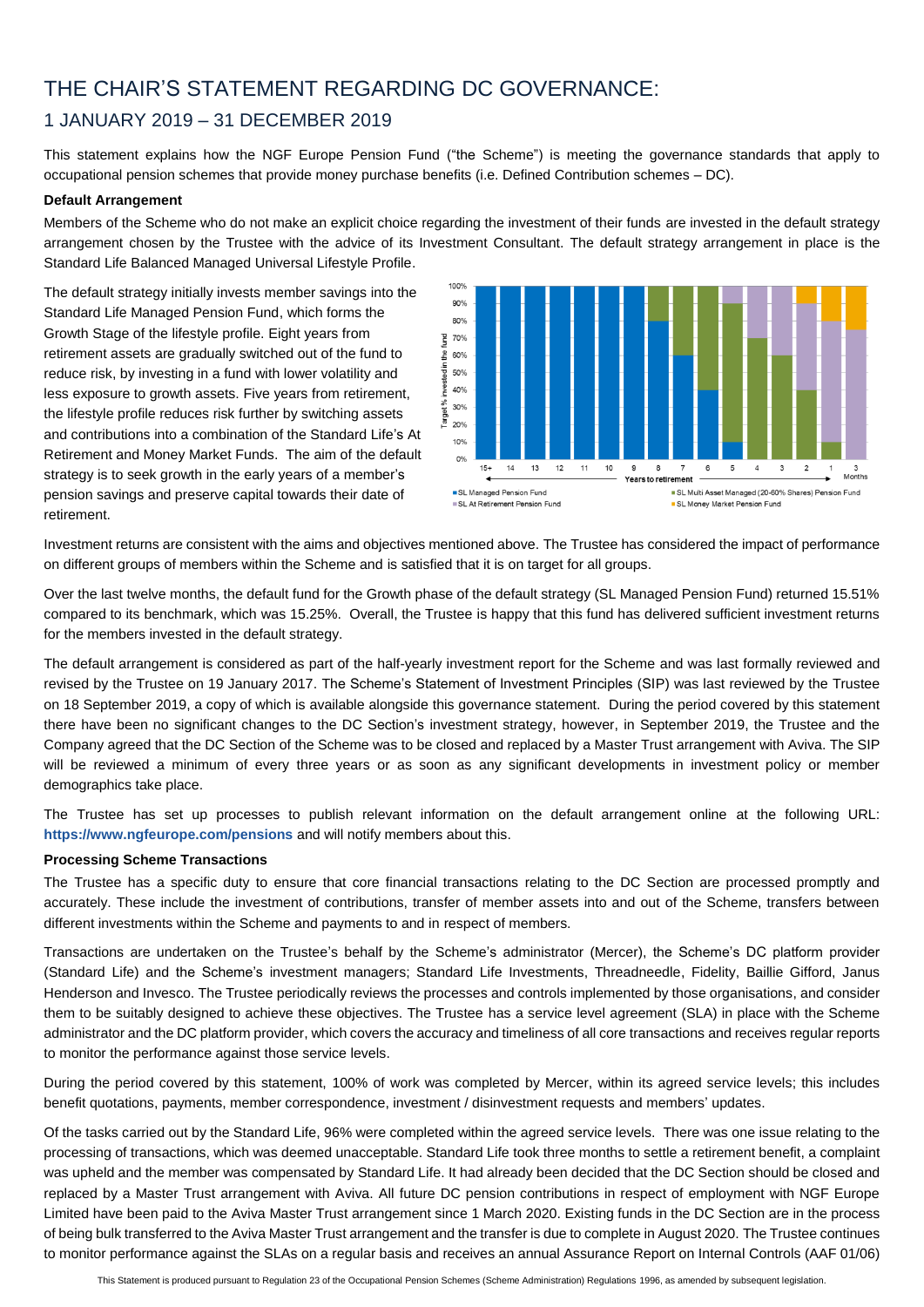from Mercer. In light of the above, the Trustee considers that the requirements for processing core financial transactions specified in the Administration Regulations (The Occupational Pension Schemes (Scheme Administration) Regulations 1996) have been met.

### **Charges and transaction costs – default arrangement and additional funds**

The law requires the Trustee to disclose the charges and transactions costs borne by DC Section Scheme members and to assess the extent to which those charges and costs represent good value for money for members. These transaction costs are not limited to the ongoing charges on member funds, but should also include trading costs incurred within such funds. The Trustee has taken account of the statutory guidance when preparing this section of the report.

Total Expense Ratios (TERs) and transaction costs payable for each fund within the default arrangement are as follows; these fees allow for a rebate applied by Standard Life on each fund:

| <b>Fund</b>                                           | <b>TER (%)</b> | Transaction Cost (%) |
|-------------------------------------------------------|----------------|----------------------|
| SL Managed Pension Fund                               | 0.77           | 0.1567               |
| SL Multi Asset Managed (20-60% Shares) Pension Fund   | 0.76           | 0.1165               |
| SL At Retirement (Multi Asset Universal) Pension Fund | 0.77           | 0.2203               |
| SL Money Market Pension Fund                          | 0.75           | 0.0023               |

TERs for the default arrangement are higher than the maximum TER of 0.75%. Consequently, in addition to the Standard Life fee rebate, the Trustee applies an additional rebate to member accounts so the TER for funds in the default arrangement do not exceed 0.75%.

The Trustee also makes available a range of funds, which may be chosen by members as an alternative to the default arrangement. These funds allow members to take a more tailored approach to managing their own pension investments and attract annual charges and transaction costs as follows:

| <b>Fund</b>                                                     | <b>TER (%)</b> | <b>Transaction Cost (%)</b> |
|-----------------------------------------------------------------|----------------|-----------------------------|
| SL Baillie Gifford UK and Worldwide Equity Pension Fund         | 1.07           | 0.0312                      |
| SL Fidelity Global Special Situations Pension Fund              | 1.92           | 0.3443                      |
| SL Fidelity Special Situations Pension Fund                     | 1.91           | 0.0513                      |
| SL Invesco Perpetual Corporate Bond Pension Fund                | 1.41           | 0.0972                      |
| SL Janus Henderson European Selected Opportunities Pension Fund | 1.70           | 0.1796                      |
| SL SLI UK Smaller Companies Pension Fund                        | 1.24           | 0.0363                      |
| SL Threadneedle American Select Pension Fund                    | 1.63           | 0.1822                      |
| SL Annuity Targeting Pension Fund                               | 0.75           | 0.0850                      |
| SL At Retirement (Multi Asset Universal) Pension Fund           | 0.77           | 0.2203                      |
| SL Deposit and Treasury Pension Fund                            | 0.75           | 0.1003                      |
| SL European Equity Pension Fund                                 | 0.76           | 0.0701                      |
| SL Far East Equity Pension Fund                                 | 0.83           | 0.1254                      |
| SL Global Equity 50:50 Pension Fund                             | 0.75           | 0.1992                      |
| SL International Equity Pension Fund                            | 0.77           | 0.1023                      |
| SL Japanese Equity Pension Fund                                 | 0.77           | 0.2829                      |
| SL North American Equity Pension Fund                           | 0.75           | 0.1102                      |
| SL Property Pension Fund                                        | 0.77           | 0.2458                      |
| SL Managed Pension Fund                                         | 0.77           | 0.1567                      |
| SL Multi Asset Managed (20-60% Shares) Pension Fund             | 0.76           | 0.1165                      |
| SL Money Market Pension Fund                                    | 0.75           | 0.0023                      |
| SL Global Equity Universal Lifestyle Profile                    | 0.75           | n/a                         |
| SL Global Equity II Universal Lifestyle Profile                 | 0.75           | n/a                         |
| SL Balanced Managed I Universal Lifestyle Profile               | 0.76           | n/a                         |

Source: Standard Life

*Note: The 0.75% fee charge cap only applies to the default arrangement; hence some of the funds above exceed this amount. Where fund transaction costs have not been provided by Standard Life or for Lifestyle Profiles where it is not possible to calculate the combined transaction costs, these funds have been marked as "n/a".*

The Trustee is not comfortable that the annual management costs for the default arrangement and self-select funds are reasonable both in terms of the outcomes the funds are targeting and the fees in the wider market applicable to similar investment strategies.

The Trustee has made every effort to obtain the information on the funds' transaction costs; however, at the time of writing this statement, data from three funds are still outstanding. The Trustee will continue its endeavours to obtain this information subject to the costs of such enquiries not outweighing the benefits of the disclosures. Fund transaction cost information for the outstanding funds has been requested from Standard Life, which provides the investment platform, and this Statement will be updated upon receipt of the data.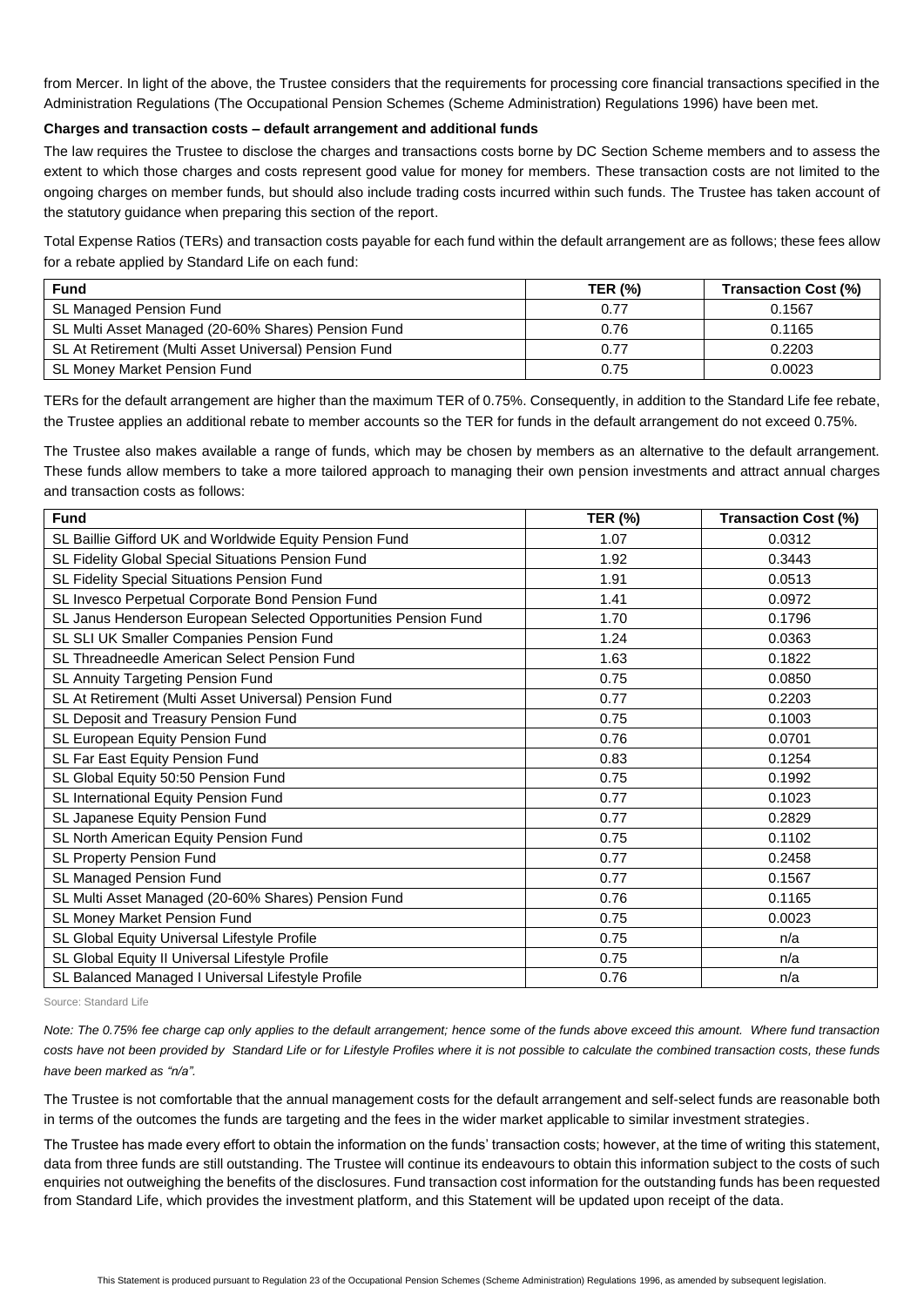### **DC Section - Cumulative effect of charges:**

| Illustrations for an "Average" member |                                                                    |                                                   |                                                                          |                                                   |                                                                                           |                                                   |
|---------------------------------------|--------------------------------------------------------------------|---------------------------------------------------|--------------------------------------------------------------------------|---------------------------------------------------|-------------------------------------------------------------------------------------------|---------------------------------------------------|
|                                       | <b>Default Strategy</b>                                            |                                                   | <b>SL Managed Pension Fund</b><br>(Most Popular Fund)                    |                                                   | <b>SL Fidelity Global Special Situations</b><br><b>Pension Fund (Most Expensive Fund)</b> |                                                   |
| <b>Years from</b><br>now              | <b>Before Charges</b>                                              | <b>After Charges and</b><br><b>Costs Deducted</b> | <b>Before Charges</b>                                                    | <b>After Charges and</b><br><b>Costs Deducted</b> | <b>Before Charges</b>                                                                     | <b>After Charges and</b><br><b>Costs Deducted</b> |
| 1                                     | £32,476                                                            | £32.259                                           | £32,476                                                                  | £32,259                                           | £32,476                                                                                   | £31.920                                           |
| 3                                     | £46,129                                                            | £45,308                                           | £46,129                                                                  | £45,308                                           | £46,129                                                                                   | £44,048                                           |
| 5                                     | £60,869                                                            | £59,191                                           | £60,869                                                                  | £59,191                                           | £60,869                                                                                   | £56,658                                           |
| 10                                    | £103,055                                                           | £97,907                                           | £103,055                                                                 | £97,907                                           | £103,055                                                                                  | £90,420                                           |
| 15                                    | £154,142                                                           | £143,111                                          | £154,142                                                                 | £143,111                                          | £154,142                                                                                  | £127,638                                          |
| 20                                    | £216,005                                                           | £195.890                                          | £216,005                                                                 | £195.890                                          | £216,005                                                                                  | £168.667                                          |
| 23 (retirement)                       | £255,574                                                           | £228,446                                          | £259,223                                                                 | £231,712                                          | £259,223                                                                                  | £195,273                                          |
| <b>Total Fees</b>                     | £19.964                                                            |                                                   | £19.984                                                                  |                                                   | £45.986                                                                                   |                                                   |
|                                       | <b>SL Annuity Targeting Pension Fund</b><br>(Least Expensive Fund) |                                                   | <b>SL Far East Equity Pension Fund</b><br>(Highest Expected Return Fund) |                                                   | <b>SL Money Market Pension Fund</b><br>(Lowest Expected Return Fund)                      |                                                   |
| <b>Years from</b><br>now              | <b>Before Charges</b>                                              | After Charges and<br><b>Costs Deducted</b>        | <b>Before Charges</b>                                                    | After Charges and<br><b>Costs Deducted</b>        | <b>Before Charges</b>                                                                     | After Charges and<br><b>Costs Deducted</b>        |
| 1                                     |                                                                    |                                                   |                                                                          |                                                   |                                                                                           |                                                   |
|                                       | £31,074                                                            | £30,866                                           | £32,700                                                                  | £32,456                                           | £31,046                                                                                   | £30,835                                           |
| 3                                     | £41,014                                                            | £40,289                                           | £46,989                                                                  | £46,054                                           | £40,916                                                                                   | £40,183                                           |
| 5                                     | £50,760                                                            | £49,393                                           | £62,647                                                                  | £60,714                                           | £50,575                                                                                   | £49,195                                           |
| 10                                    | £74,306                                                            | £70,833                                           | £108,678                                                                 | £102,574                                          | £73,829                                                                                   | £70,337                                           |
| 15                                    | £96,726                                                            | £90,508                                           | £166,545                                                                 | £153,096                                          | £95,863                                                                                   | £89,634                                           |
| 20                                    | £118,073                                                           | £108,564                                          | £239,291                                                                 | £214,075                                          | £116,739                                                                                  | £107,246                                          |
| 23 (retirement)                       | £130,387                                                           | £118,676                                          | £291,634                                                                 | £256,563                                          | £128,734                                                                                  | £117,067                                          |
| <b>Total Fees</b>                     |                                                                    | £12,726                                           |                                                                          | £23,951                                           |                                                                                           | £12,784                                           |

The compounding effect of charges on an active member's fund can be illustrated as follows:

| Illustrations for a "Young" member |                         |                                            |                                                       |                                            |                                                                                           |                                            |
|------------------------------------|-------------------------|--------------------------------------------|-------------------------------------------------------|--------------------------------------------|-------------------------------------------------------------------------------------------|--------------------------------------------|
|                                    | <b>Default Strategy</b> |                                            | <b>SL Managed Pension Fund</b><br>(Most Popular Fund) |                                            | <b>SL Fidelity Global Special Situations</b><br><b>Pension Fund (Most Expensive Fund)</b> |                                            |
| <b>Years from</b><br>now           | <b>Before Charges</b>   | After Charges and<br><b>Costs Deducted</b> | <b>Before Charges</b>                                 | After Charges and<br><b>Costs Deducted</b> | <b>Before Charges</b>                                                                     | After Charges and<br><b>Costs Deducted</b> |
|                                    | £15,192                 | £15,100                                    | £15,192                                               | £15,100                                    | £15,192                                                                                   | £14,957                                    |
| 3                                  | £27.255                 | £26,839                                    | £27.255                                               | £26,839                                    | £27,255                                                                                   | £26,200                                    |
| 5                                  | £40.278                 | £39,328                                    | £40,278                                               | £39,328                                    | £40,278                                                                                   | £37,889                                    |
| 10                                 | £77,551                 | £74,157                                    | £77,551                                               | £74,157                                    | £77,551                                                                                   | £69,188                                    |
| 15                                 | £122,688                | £114,823                                   | £122,688                                              | £114,823                                   | £122,688                                                                                  | £103,690                                   |
| 20                                 | £177,347                | £162,302                                   | £177,347                                              | £162,302                                   | £177,347                                                                                  | £141,724                                   |
| 25                                 | £215,531                | £194,528                                   | £215,531                                              | £194.528                                   | £215,531                                                                                  | £166,389                                   |
| 30                                 | £243,536                | £217,738                                   | £243,536                                              | £217,738                                   | £243,536                                                                                  | £183,652                                   |
| 35                                 | £420,749                | £358,033                                   | £420,749                                              | £358,033                                   | £420,749                                                                                  | £280,824                                   |
| 40 (retirement)                    | £530,639                | £439,917                                   | £538,285                                              | £446,267                                   | £538,285                                                                                  | £336,992                                   |
| <b>Total Fees</b>                  |                         | £54,688                                    |                                                       | £54,727                                    |                                                                                           | £116,615                                   |

|                          | <b>SL Annuity Targeting Pension Fund</b><br>(Least Expensive Fund) |                                            | <b>SL Far East Equity Pension Fund</b><br>(Highest Expected Return Fund) |                                            | <b>SL Money Market Pension Fund</b><br>(Lowest Expected Return Fund) |                                            |
|--------------------------|--------------------------------------------------------------------|--------------------------------------------|--------------------------------------------------------------------------|--------------------------------------------|----------------------------------------------------------------------|--------------------------------------------|
| <b>Years from</b><br>now | <b>Before Charges</b>                                              | After Charges and<br><b>Costs Deducted</b> | <b>Before Charges</b>                                                    | After Charges and<br><b>Costs Deducted</b> | <b>Before Charges</b>                                                | After Charges and<br><b>Costs Deducted</b> |
|                          | £10,931                                                            | £10.870                                    | £11,408                                                                  | £11,337                                    | £10,923                                                              | £10,861                                    |
| 3                        | £21,101                                                            | £20,809                                    | £23,486                                                                  | £23,115                                    | £21,061                                                              | £20,766                                    |
| 5                        | £31,073                                                            | £30,411                                    | £36,721                                                                  | £35,814                                    | £30,983                                                              | £30,315                                    |
| 10                       | £55,164                                                            | £53,023                                    | £75,629                                                                  | £72,074                                    | £54,871                                                              | £52,717                                    |
| 15                       | £78.102                                                            | £73.775                                    | £124.541                                                                 | £115.837                                   | £77.504                                                              | £73,163                                    |
| 20                       | £99,944                                                            | £92,818                                    | £186,030                                                                 | £168,657                                   | £98,949                                                              | £91,825                                    |
| 25                       | £112.544                                                           | £103,483                                   | £230.272                                                                 | £205,461                                   | £111.271                                                             | £102,230                                   |
| 30                       | £120.740                                                           | £110,294                                   | £263,329                                                                 | £232.408                                   | £119,267                                                             | £108,857                                   |
| 35                       | £159,396                                                           | £141,050                                   | £482,664                                                                 | £402,219                                   | £156,758                                                             | £138,593                                   |
| 40 (retirement)          | £177,348                                                           | £154,557                                   | £636,236                                                                 | £514.304                                   | £174,041                                                             | £151.544                                   |
| <b>Total Fees</b>        |                                                                    | £26.012                                    |                                                                          | £66,218                                    |                                                                      | £26,019                                    |

*To provide context for the investment returns and charges above. If savings were not invested at all (i.e. there were no investment returns or fees) then, according to the Trustee's modelling, the value of the "Average" and "Younger" members' pots at retirement would be £108,158 and £135,367 respectively in today's money.*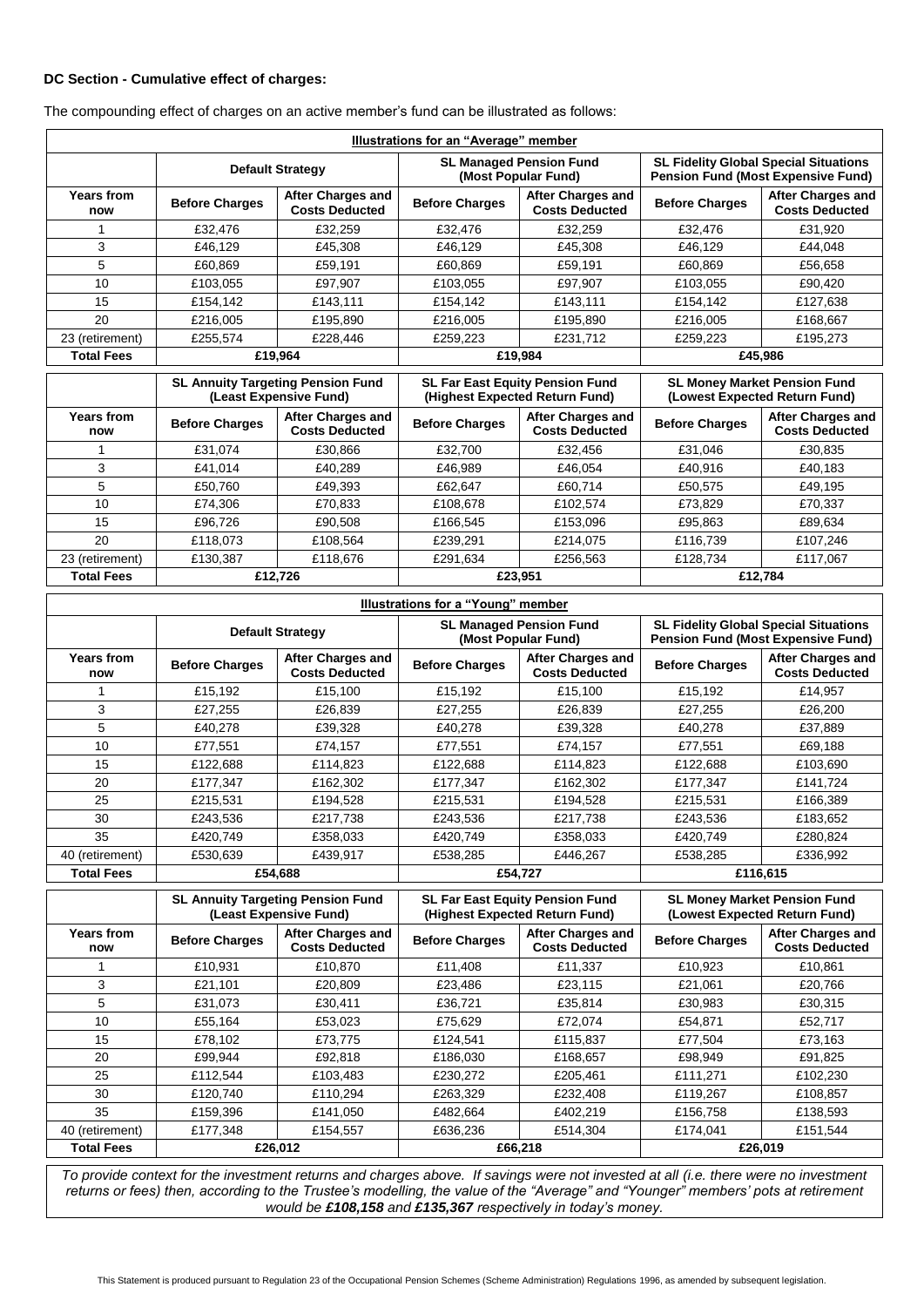### **DC (DB Top Up) Section - Cumulative effect of charges:**

| Illustrations for an "Average" member |                                                                    |                                                   |                                                                          |                                                   |                                                                                           |                                                   |
|---------------------------------------|--------------------------------------------------------------------|---------------------------------------------------|--------------------------------------------------------------------------|---------------------------------------------------|-------------------------------------------------------------------------------------------|---------------------------------------------------|
|                                       | <b>Default Strategy</b>                                            |                                                   | <b>SL Managed Pension Fund</b><br>(Most Popular Fund)                    |                                                   | <b>SL Fidelity Global Special Situations</b><br><b>Pension Fund (Most Expensive Fund)</b> |                                                   |
| <b>Years from</b><br>now              | <b>Before Charges</b>                                              | <b>After Charges and</b><br><b>Costs Deducted</b> | <b>Before Charges</b>                                                    | <b>After Charges and</b><br><b>Costs Deducted</b> | <b>Before Charges</b>                                                                     | After Charges and<br><b>Costs Deducted</b>        |
|                                       | £4,386                                                             | £4,357                                            | £4,386                                                                   | £4,357                                            | £4,386                                                                                    | £4,313                                            |
| 3                                     | £6,978                                                             | £6,863                                            | £6,978                                                                   | £6,863                                            | £6,978                                                                                    | £6,686                                            |
| 5                                     | £10,058                                                            | £9,807                                            | £10,058                                                                  | £9,807                                            | £10,058                                                                                   | £9,428                                            |
| 10                                    | £19,556                                                            | £18,692                                           | £19,556                                                                  | £18,692                                           | £19,556                                                                                   | £17,428                                           |
| 12 (retirement)                       | £23,706                                                            | £22,475                                           | £24,033                                                                  | £22.785                                           | £24,033                                                                                   | £20,986                                           |
| <b>Total Fees</b>                     |                                                                    | £1,066                                            |                                                                          | £1,068                                            |                                                                                           | £2,602                                            |
|                                       | <b>SL Annuity Targeting Pension Fund</b><br>(Least Expensive Fund) |                                                   | <b>SL Far East Equity Pension Fund</b><br>(Highest Expected Return Fund) |                                                   | <b>SL Money Market Pension Fund</b><br>(Lowest Expected Return Fund)                      |                                                   |
| <b>Years from</b><br>now              | <b>Before Charges</b>                                              | <b>After Charges and</b><br><b>Costs Deducted</b> | <b>Before Charges</b>                                                    | <b>After Charges and</b><br><b>Costs Deducted</b> | <b>Before Charges</b>                                                                     | <b>After Charges and</b><br><b>Costs Deducted</b> |
| 1                                     | £4,201                                                             | £4,174                                            | £4,415                                                                   | £4,383                                            | £4,198                                                                                    | £4,170                                            |
| 3                                     | £6,258                                                             | £6,156                                            | £7,099                                                                   | £6,967                                            | £6,245                                                                                    | £6,141                                            |
| 5                                     | £8,542                                                             | £8,336                                            | £10,323                                                                  | £10,034                                           | £8,515                                                                                    | £8,306                                            |
| 10                                    | £14,675                                                            | £14,075                                           | £20,497                                                                  | £19,476                                           | £14,593                                                                                   | £13,989                                           |
| 12 (retirement)                       | £17,172                                                            | £16,361                                           | £25.404                                                                  | £23,916                                           | £17,061                                                                                   | £16,246                                           |
| <b>Total Fees</b>                     |                                                                    | £844                                              |                                                                          | £1,236                                            | £851                                                                                      |                                                   |
|                                       |                                                                    |                                                   | Illustrations for a "Young" member                                       |                                                   |                                                                                           |                                                   |
|                                       | <b>Default Strategy</b>                                            |                                                   | <b>SL Managed Pension Fund</b><br>(Most Popular Fund)                    |                                                   | <b>SL Fidelity Global Special Situations</b><br><b>Pension Fund (Most Expensive Fund)</b> |                                                   |
| <b>Years from</b><br>now              | <b>Before Charges</b>                                              | <b>After Charges and</b><br><b>Costs Deducted</b> | <b>Before Charges</b>                                                    | <b>After Charges and</b><br><b>Costs Deducted</b> | <b>Before Charges</b>                                                                     | After Charges and<br><b>Costs Deducted</b>        |
| 1                                     | £5,001                                                             | £4,968                                            | £5,001                                                                   | £4,968                                            | £5,001                                                                                    | £4,918                                            |
| 3                                     | £8,128                                                             | £7,996                                            | £8,128                                                                   | £7,996                                            | £8,128                                                                                    | £7,792                                            |
| 5                                     | £12,099                                                            | £11,807                                           | £12,099                                                                  | £11,807                                           | £12,099                                                                                   | £11,365                                           |
| 10                                    | £25,999                                                            | £24,931                                           | £25,999                                                                  | £24,931                                           | £25,999                                                                                   | £23,365                                           |
| 15                                    | £46,205                                                            | £43,564                                           | £46,205                                                                  | £43,564                                           | £46,205                                                                                   | £39,807                                           |
| 20                                    | £73,337                                                            | £67,950                                           | £73,681                                                                  | £68,270                                           | £73,681                                                                                   | £60,796                                           |
| 21 (retirement)                       | £79,045                                                            | £72,977                                           | £80,150                                                                  | £73,999                                           | £80,150                                                                                   | £65,552                                           |
| <b>Total Fees</b>                     |                                                                    | £4,784                                            | £4,790                                                                   |                                                   | £11,307                                                                                   |                                                   |
|                                       | <b>SL Annuity Targeting Pension Fund</b><br>(Least Expensive Fund) |                                                   | <b>SL Far East Equity Pension Fund</b><br>(Highest Expected Return Fund) |                                                   | <b>SL Money Market Pension Fund</b><br>(Lowest Expected Return Fund)                      |                                                   |
| <b>Years from</b><br>now              | <b>Before Charges</b>                                              | <b>After Charges and</b><br><b>Costs Deducted</b> | <b>Before Charges</b>                                                    | <b>After Charges and</b><br><b>Costs Deducted</b> | <b>Before Charges</b>                                                                     | <b>After Charges and</b><br><b>Costs Deducted</b> |
| 1                                     | £4,791                                                             | £4,760                                            | £5,034                                                                   | £4,998                                            | £4,787                                                                                    | £4,755                                            |
| 3                                     | £7,301                                                             | £7,184                                            | £8,267                                                                   | £8,116                                            | £7,285                                                                                    | £7,167                                            |
| 5                                     | £10,329                                                            | £10,088                                           | £12,409                                                                  | £12,072                                           | £10,297                                                                                   | £10,053                                           |
| 10                                    | £19,939                                                            | £19,188                                           | £27,158                                                                  | £25,899                                           | £19,836                                                                                   | £19,081                                           |
| 15                                    | £32,069                                                            | £30,465                                           | £49,143                                                                  | £45,956                                           | £31,848                                                                                   | £30,238                                           |
| 20                                    | £46,276                                                            | £43,420                                           | £79,848                                                                  | £73,166                                           | £45,878                                                                                   | £43,021                                           |
| 21 (retirement)                       | £49,331                                                            | £46,175                                           | £87,195                                                                  | £79,563                                           | £48,891                                                                                   | £45,734                                           |
| <b>Total Fees</b>                     | £3,361                                                             |                                                   |                                                                          | £5,654                                            |                                                                                           | £3,383                                            |

The compounding effect of charges on an active member's fund can be illustrated as follows:

*To provide context for the investment returns and charges above. If savings were not invested at all (i.e. there were no investment returns or fees) then, according to the Trustee's modelling, the value of the "Average" and "Younger" members' pots at retirement would be £15,588 and £43,259 respectively in today's money.*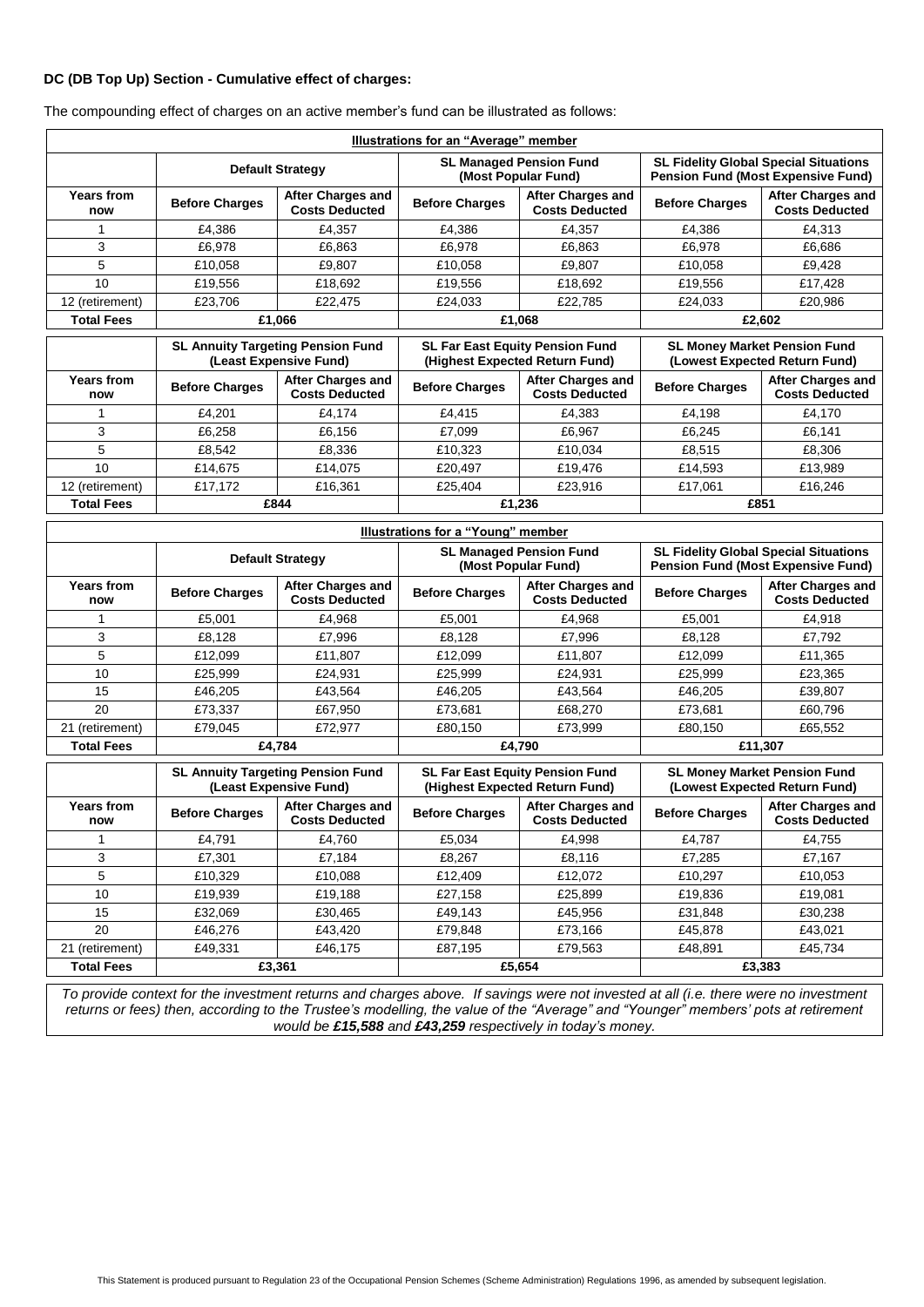### **Assumptions – DC Section**

Illustrations above have been produced for an "Average" and a "Young" member based on the Scheme's membership data. "Default Strategy" illustration assumes the member's asset allocation remains fully invested in the current default strategy. Individual fund illustrations assume 100% of the member's assets are invested in the fund up to the Scheme retirement age. The results are presented in real terms, i.e. in today's money, to help members have a better understanding of what their pension pot could buy in today's terms, should they invest in the funds above as shown. Note that total fees are lower than the difference between the pot size before and after fees. Total fees reflect what has actually been taken to pay for the management of assets and other expenses, whereas the difference between post before and after fees reflects the effect of compounding.

| Age - "Average" Member                                           | 42 (average age of the Scheme's membership)              |
|------------------------------------------------------------------|----------------------------------------------------------|
| Age - "Young" Member Age                                         | 25 (average age of the youngest 10% of members)          |
| <b>Scheme Retirement Age</b>                                     | 65                                                       |
| Starting Pot Size - "Average" Member<br>$\bullet$                | £26,031 (median pot size of the Scheme's membership)     |
| Starting Pot Size - "Young" Member                               | £9,498 (median pot size for the youngest 10% of members) |
| Starting Salary - "Average" member<br>٠                          | £41,350 (median salary of the Scheme's membership)       |
| Starting Salary - "Young" member                                 | £40,919 (median salary for the youngest 10% of members)  |
| Inflation                                                        | 2.5% p.a.                                                |
| Rate of Salary Growth                                            | 2.5% p.a.                                                |
| Employer annual contributions - "Average" Member                 | 7.87% p.a.                                               |
| Employer annual contributions - "Young" Member                   | 7.80% p.a.                                               |
| Employee annual contributions - "Average" Member                 | 4.84% p.a.                                               |
| Employer annual contributions - "Young" Member                   | 4.80% p.a.                                               |
| Expected future nominal returns on investment:                   |                                                          |
| Default Strategy                                                 |                                                          |
| <b>SL Managed Pension Fund</b><br>$\circ$                        | 2.6% above inflation                                     |
| SL Multi Asset Managed (20-60% Shares) Pension Fund<br>$\circ$   | 2.6% above inflation                                     |
| SL At Retirement (Multi Asset Universal) Pension Fund<br>$\circ$ | 2.6% above inflation                                     |
| SL Money Market Pension Fund<br>$\circ$                          | 1.1% below inflation                                     |
| <b>SL Managed Pension Fund</b><br>٠                              | 2.6% above inflation                                     |
| SL Fidelity Global Special Situations Pension Fund<br>٠          | 4.0% above inflation                                     |
| SL Annuity Targeting Pension Fund<br>٠                           | 1.0% below inflation                                     |
| SL Far East Equity Pension Fund<br>٠                             | 4.8% above inflation                                     |
| SL Annuity Targeting Pension Fund                                | 1.1% below inflation                                     |

### **Assumptions – DC (DB Top Up) Section**

Illustrations above have been produced for an "Average" and a "Young" member based on the Scheme's membership data. "Default Strategy" illustration assumes the member's asset allocation remains fully invested in the current default strategy. Individual fund illustrations assume 100% of the member's assets are invested in the fund up to the Scheme retirement age. The results are presented in real terms, i.e. in today's money, to help members have a better understanding of what their pension pot could buy in today's terms, should they invest in the funds above as shown. Note that total fees are lower than the difference between the pot size before and after fees. Total fees reflect what has actually been taken to pay for the management of assets and other expenses, whereas the difference between post before and after fees reflects the effect of compounding.

| Age - "Average" Member                                           | 53 (average age of the Scheme's membership)              |
|------------------------------------------------------------------|----------------------------------------------------------|
| Age - "Young" Member Age                                         | 44 (average age of the youngest 10% of members)          |
| Scheme Retirement Age                                            | 65                                                       |
| Starting Pot Size - "Average" Member                             | £3,305 (median pot size of the Scheme's membership)      |
| Starting Pot Size - "Young" Member<br>٠                          | £3,742 (median pot size for the youngest 10% of members) |
| Starting Salary - "Average" member<br>$\bullet$                  | £5,149 (median salary of the Scheme's membership)        |
| Starting Salary - "Young" member<br>٠                            | £5,789 (median salary for the youngest 10% of members)   |
| Inflation                                                        | 2.5% p.a.                                                |
| Rate of Salary Growth                                            | 2.5% p.a.                                                |
| Employer annual contributions - "Average" Member                 | 9.58% p.a.                                               |
| Employer annual contributions - "Young" Member                   | 10.00% p.a.                                              |
| Employee annual contributions - "Average" Member                 | 5.75% p.a.                                               |
| Employer annual contributions - "Young" Member                   | 6.00% p.a.                                               |
| Expected future nominal returns on investment:                   |                                                          |
| Default Strategy                                                 |                                                          |
| <b>SL Managed Pension Fund</b><br>$\circ$                        | 2.6% above inflation                                     |
| SL Multi Asset Managed (20-60% Shares) Pension Fund<br>$\circ$   | 2.6% above inflation                                     |
| SL At Retirement (Multi Asset Universal) Pension Fund<br>$\circ$ | 2.6% above inflation                                     |
| <b>SL Money Market Pension Fund</b><br>$\circ$                   | 1.1% below inflation                                     |
| SL Managed Pension Fund<br>٠                                     | 2.6% above inflation                                     |
| SL Fidelity Global Special Situations Pension Fund<br>$\bullet$  | 4.0% above inflation                                     |
| SL Annuity Targeting Pension Fund<br>٠                           | 1.0% below inflation                                     |
| SL Far East Equity Pension Fund                                  | 4.8% above inflation                                     |
| <b>SL Money Market Pension Fund</b>                              | 1.1% below inflation                                     |

This Statement is produced pursuant to Regulation 23 of the Occupational Pension Schemes (Scheme Administration) Regulations 1996, as amended by subsequent legislation.